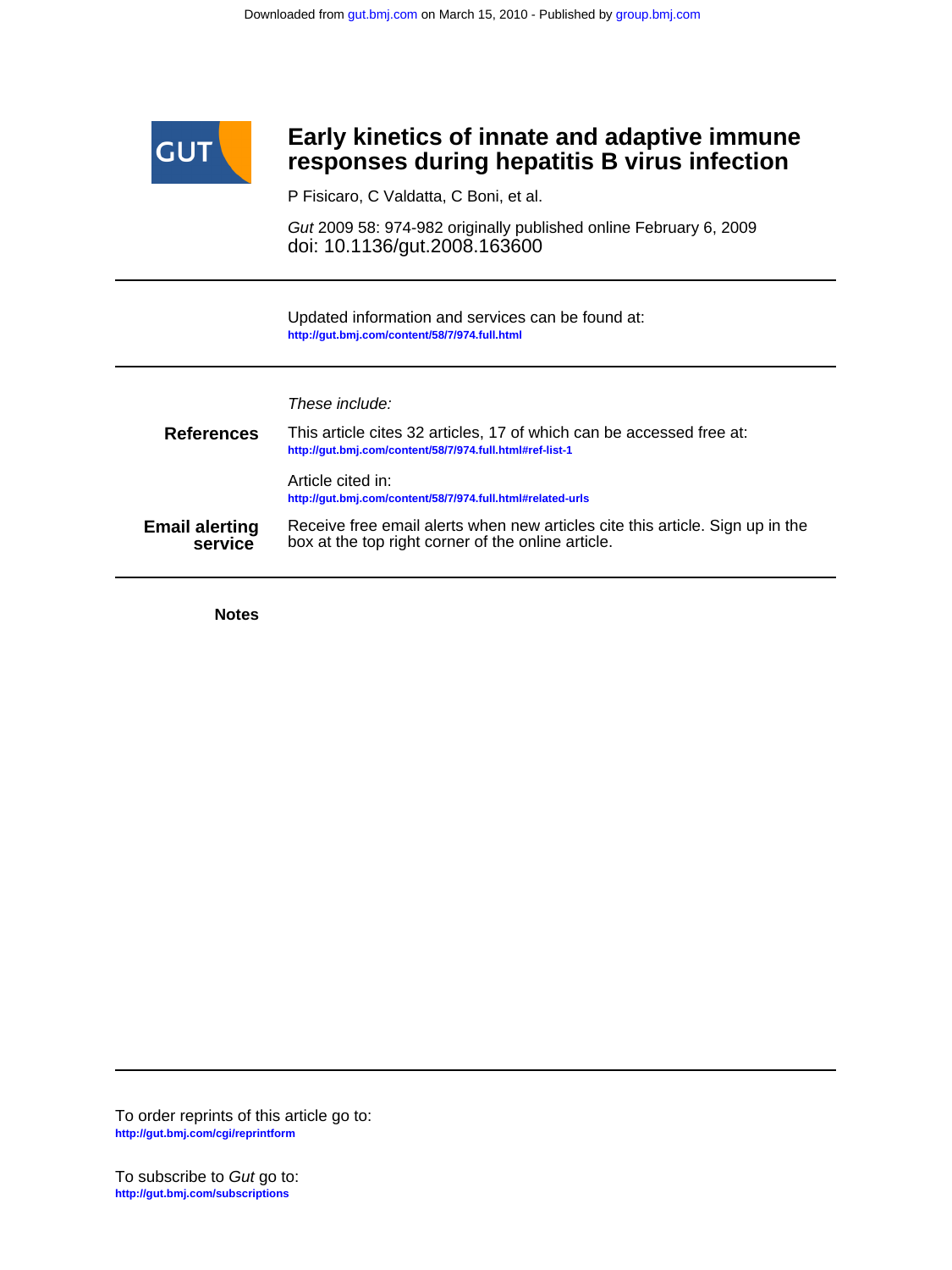# Early kinetics of innate and adaptive immune responses during hepatitis B virus infection

P Fisicaro,<sup>1</sup> C Valdatta,<sup>1</sup> C Boni,<sup>1</sup> M Massari,<sup>2</sup> C Mori,<sup>1</sup> A Zerbini,<sup>1</sup> A Orlandini,<sup>1</sup> L Sacchelli,<sup>1</sup> G Missale,<sup>1</sup> C Ferrari<sup>1</sup>

## ABSTRACT

<sup>1</sup> Laboratory of Viral Immunopathology, Unit of Infectious Diseases and Hepatology, Azienda Ospedaliero-Universitaria di Parma, Italy; <sup>2</sup> Unit of Infectious Diseases, Azienda Ospedaliera SMN di Reggio Emilia, Italy

#### Correspondence to:

Dr C Ferrari, Laboratory of Viral Immunopathology, Unit of Infectious Diseases and Hepatology, Azienda Ospedaliero-Universitaria di Parma, Via Gramsci, 14, 43100 Parma, Italy; cafer@tin.it

Revised 15 January 2009 Accepted 19 January 2009 Published Online First 5 February 2009

**Background and Aim:** Innate immunity appears to be silent in acutely heptitis B virus (HBV)-infected chimpanzees, as shown by microarray analysis of intrahepatic gene expression. Whether this observation also applies to HBV pathogenesis in man remains undefined. The aim of this study was thus to characterise natural killer (NK) and CD56<sup>+</sup> natural T (NT) cell responses early after human HBV infection and their relationship to the induction of adaptive immunity.

**Methods:** Two HBV-seronegative blood donors who became hepatitis B surface antigen (HBsAg) and HBV DNA positive but had persistently normal alanine aminotransferase (ALT) were followed from a very early stage of HBV infection. The phenotype (CD69 and NKG2D) and function (cytotoxicity and interferon  $\gamma$  (IFN $\gamma$ ) production) of NK and NT cells were analysed. CD4- and CD8-mediated responses were studied in parallel with overlapping peptides covering the entire HBV sequence by ex vivo intracellular cytokine staining (ICS) for IFN $\gamma$ , interleukin 2 (IL2), IL4 and IL10, and by ex vivo Elispot for  $IFN<sub>Y</sub>$ . Healthy subjects, and patients with chronic and acute HBV infection were studied for comparison. **Results:** An early induction of both innate and adaptive responses was observed. NK and NT cells showed faster kinetics than HBV-specific T cells with an earlier peak of activity, while CD4<sup>+</sup> and CD8<sup>+</sup> cell responses were mounted with a similar profile, with higher frequencies of IFN $\gamma$ -producing CD8<sup>+</sup> cells at the peak of the response. **Conclusions:** The innate immune system is able to sense HBV infection, as shown by the early development of NK and NT cell responses, which probably contribute to contain the HBV infection and to allow timely induction of adaptive responses.

Acute hepatitis B virus (HBV) infection acquired in adult life is self-limited in the majority of cases. Both innate and adaptive branches of the immune system are believed to be involved in the response to the virus. In general, innate responses are crucial for early viral containment and for a timely and efficient induction of virus-specific adaptive responses; the latter responses are instead needed for complete and persistent control of infection.<sup>12</sup> Since HBV infections are usually diagnosed when viraemia is already elevated and liver injury has already developed, most data about early innate immunity derive from animal models of infection. Microarray studies in infected chimpanzees suggest that the innate immune system is poorly able to sense HBV because innate immune responserelated genes are weakly induced within the liver of the infected animals.<sup>3</sup> Whether these observations can also be translated to the pathogenesis of

natural human infection is still undefined, since studies of the early immune events in infected people are difficult in view of the delayed appearance of symptoms or the totally asymptomatic nature of HBV infection. Lack of innate immune responses following exposure to HBV seems to be contradicted by the observation that natural killer (NK) cell frequencies are elevated at the early stages of HBV infection and decline later, concurrently with the decline of viraemia.4 Therefore, additional studies investigating the interplay between innate and adaptive responses in patients who control the infection spontaneously are needed to provide further insights into our understanding of the immune correlates of protection in the perspective of immune-based treatments for HBV infection. The identification of two blood donors, who were discovered by accident to have seroconverted with the appearance of hepatitis B surface antigen (HBsAg) and subsequent rise of HBV viraemia without alanine aminotransferse (ALT) elevation, provided us with the unique opportunity to study the kinetics of innate and adaptive immune responses from a very early time point, in the setting of an acute asymptomatic self-limited HBV infection, which represents one of the possible manifestations of adult life infections.

#### PATIENTS AND METHODS

#### Patients and virological assessment

This study was conducted on two previously seronegative blood donors who were found to have seroconverted with the appearance of HBsAg during their periodic serological and virological screening which was conducted every 3 months. Both patients were male, 32 and 46 years old, respectively. While for patient 1 no information was available about the route of transmission, patient 2 probably acquired HBV infection by the sexual route approximately 1 month before HBsAg was first detected. They had not been previously vaccinated against HBV and did not undergo antiviral treatment during HBV infection.

In addition, eight patients with clinical, biochemical and virological evidence of acute HBV infection (aminotransferase levels at least 10 times the upper limit of the normal range, positive HBsAg and immunoglobulin M (IgM) anti-hepatitis B core (HBc) antibodies in the serum) were studied; also two patients with chronic hepatitis B and three healthy uninfected subjects were analysed as controls. All patients were negative for anti-hepatitis C virus, delta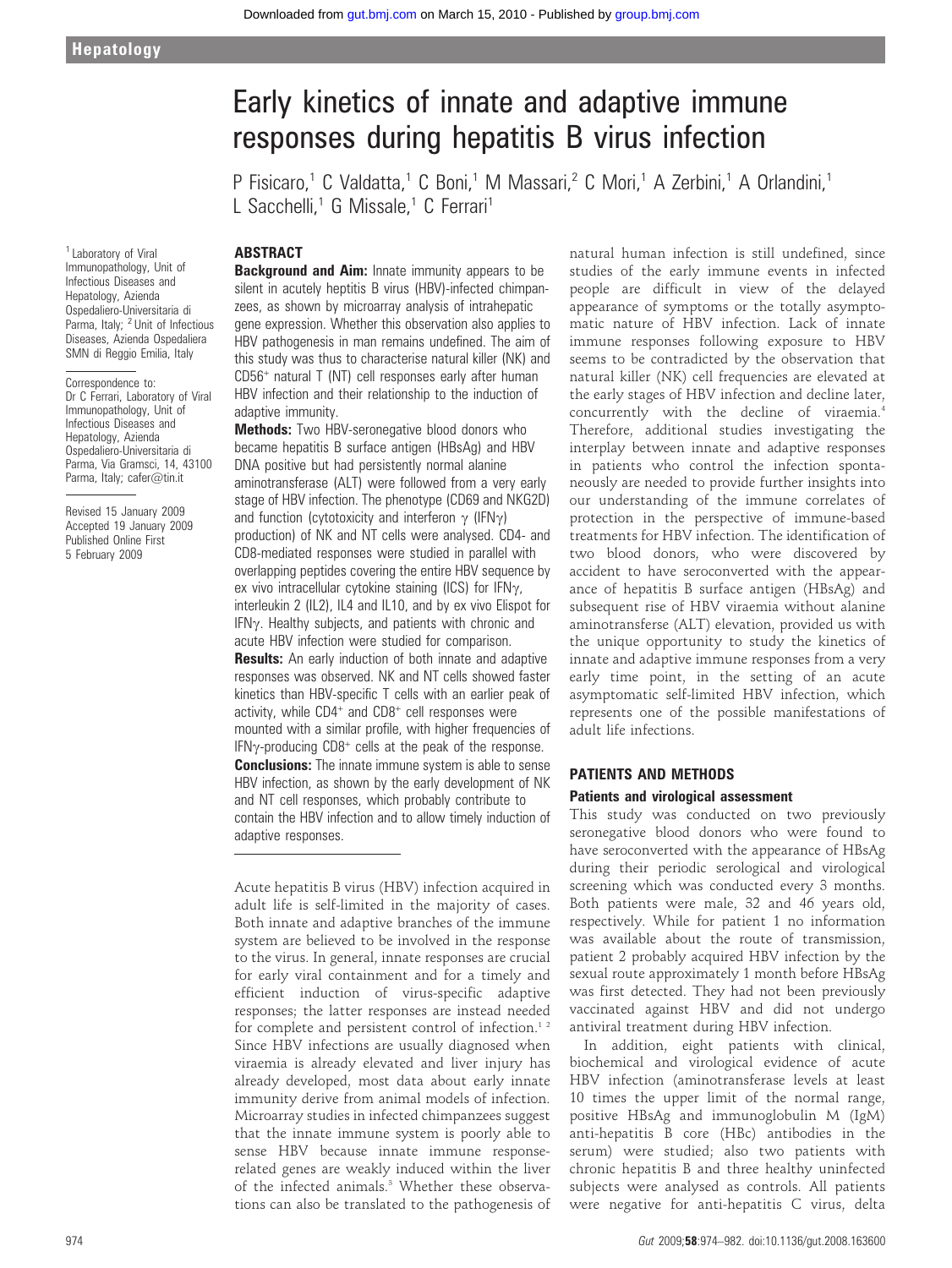virus, HIV-1 and HIV-2 antibodies, and for serum markers of autoimmune hepatitis.

HBsAg, anti-HBs, total and IgM anti-HBc, hepatits B envelope (HBe), anti-HBe, anti-hepatitis D virus, anti-hepatitis C virus, and anti-HIV-1 and -2 were tested by commercial enzyme immunoassay kits (Abbott Labs, Abbott Park, Illinois, USA; Ortho-Clinical Diagnostic, Raritan, New Jersey, USA; Johnson & Johnson, New Brunswick, New Jersey, USA; DiaSorin, Vercelli, Italy). Quantitative HBV DNA was analysed by PCR (Cobas Amplicor test; Roche Diagnostics, Basel, Switzerland). The study was approved by the ethical committee of the Azienda Ospedaliero-Universitaria of Parma, Italy, and all subjects gave written informed consent to participate in the study.

#### Isolation of peripheral blood mononuclear cells

Peripheral blood mononuclear cells (PBMCs) were isolated from fresh heparinised blood by Ficoll-Hypaque density gradient centrifugation, and cryopreserved. Samples from all different time points were thawed simultaneously to perform assays under the same experimental conditions and avoid interassay variability. After thawing, PBMCs were resuspended in RPMI 1640 supplemented with 25 mmol/l HEPES, 2 mmol/l Lglutamine, 50 µg/ml gentamycin and 8% human serum (complete medium) for immunological analysis.

#### Phenotypic studies

For direct NK and CD56<sup>+</sup> natural T (NT) cell phenotypic studies,  $5\times10^5$  PBMCs were incubated for 15 min in the dark at room temperature with anti-CD56–fluorescein isothiocyanate (FITC) (BD Biosciences-Pharmingen, San Jose, California, USA), anti-CD3–peridinin chlorophyll protein (PerCP) (BD Biosciences-Pharmingen) and anti-NKG2D–phycoerythrin (PE) (R&D Systems, Minneapolis, Minnesota, USA) or anti-CD69– PE (BD Biosciences-Pharmingen) antibodies. Cells were then washed with phosphate-buffered saline (PBS) $-0.1\%$  fetal calf serum (FCS) and analysed immediately on a BD Biosciences flow cytometer (FACSCalibur) using CellQuest software.

#### Interferon  $\gamma$  (IFN $\gamma$ ) production by NK and NT cells

To determine the capacity of NK and NT cells to produce IFN $\gamma$ ,  $1\times10^6$  PBMCs were incubated for 18 h at 37°C with or without 1.25 μg/ml interleukin 12 (IL12; Sigma-Aldrich, St Louis, Missouri, USA); brefeldin A (Sigma) (10  $\mu$ g/ml) was then added for the last 3 h of incubation, before surface staining with anti-CD56 and anti-CD3, as described above. Cells were fixed for 15 min at room temperature with 50 µl of Fix and Perm medium A (Caltag Laboratories, Burlingame, California, USA), washed once, permeabilised with 50  $\mu$ l of medium B (Caltag) and stained with PE-conjugated anti-IFN $\gamma$  (Sigma) for 15 min at room temperature. After a washing step, cells were then analysed by flow cytometry. The percentage of cytokine released was evaluated by subtracting the values obtained by unstimulated samples from those of IL12-stimulated samples.

#### NK cell-mediated cytotoxicity assay

NK cell-mediated cytotoxic activity was tested in a standard 4 h 51Cr-release assay, where K562 cells were used as target cells at different effector:target (E:T) ratios ranging from 40:1 to 5:1, following overnight incubation of PBMCs with or without 1 ng/ml of IL15 (Sigma). A total of  $1\times10^6$  target cells were incubated with 100  $\mu$ Ci of Na $_2$ <sup>51</sup>CrO<sub>4</sub> at 37°C for 1 h, washed to remove free radioactivity and resuspended in complete

medium. Triplicate cultures of  $3\times10^3$  target cells were incubated with PBMCs at twofold decremental E:T ratios ranging from 40:1 to 5:1. Plates were then incubated at  $37^{\circ}$ C for 4 h. After incubation, 25 µl aliquots of supernatant were harvested, and the released radioactivity was determined in a gamma counter. The percentage lysis was calculated as: $100\times$ ((experimental– spontaneous release)/total–spontaneous release)). Percentage lysis values were normalised to NK/total PBMC percentages, as obtained by flow cytometry analysis (killing efficiency).

#### Ex vivo IFN $\gamma$  Elispot assay

IFN $\gamma$  Elispot assay was performed using a panel of 315 overlapping 15-mer peptides spanning the sequence of all HBV proteins, and pooled in 16 mixtures as already described.<sup>5</sup> Multiscreen-IP 96-well plates (Millipore, Malshelm, France) were coated overnight at  $4^{\circ}C$ , as recommended by the manufacturer, with 5  $\mu$ g/ml capture mouse antihuman IFN $\gamma$ monoclonal antibody (1DIK; Mabtech, Sweden). Plates were then washed seven times with  $\text{PBS}-0.05\%$  Tween 20, and blocked with RPMI 1640–10% FCS for 2 h at  $37^{\circ}$ C. PBMCs  $(2\times10^5/\text{well})$  were seeded in duplicate for each individual peptide mixture. Plates were incubated for 18 h at  $37^{\circ}$ C in the presence or absence of peptides. After washing, 50 µl of 1 µg/ml biotinylated secondary mouse antihuman IFN $\gamma$  monoclonal antibody (7B6-1; Mabtech, Sweden) was added. After 3 h of incubation at room temperature, plates were washed four times; 100 µl of goat alkaline phosphatase antibiotin antibody (Vector Laboratories, Burlingame, California, USA) was added to the wells, and the plates were incubated for a further 2 h at room temperature. Plates were then washed four times, and 75 ml of alkaline phosphatase-conjugated substrate (5-bromo-4 chloro-3-indolyl phosphate; Bio-Rad Laboratories, Hercules, California) was added. After 4–7 min., the colorimetric reaction was stopped by washing with distilled water. Plates were air dried, and spots were counted using an automated ELISPOT reader (AID ELISPOT reader system; Autoimmune Diagnostika, Strassberg, Germany). Results are expressed as numbers of spotforming units (SFU) per  $1\times10^6$  PBMCs. The number of specific IFN $\gamma$ -secreting cells was calculated by subtracting the value of the unstimulated control from the value of the stimulated sample. The positive control consisted of PBMCs stimulated with phytohaemagglutinin. Wells were considered positive if they had values of least twice the background value and the number of spots was  $>10$ .

#### Intracellular cytokine staining

A total of  $1\times10^6$  PBMCs were stained to test IFN $\gamma$ , IL2, IL10 and IL4 production. Cytokine production was assessed by using 16 pools of 15-mer overlapping peptides covering the entire HBV sequence. PBMCs were marked as already described<sup>5</sup>: anti-CD4-PE or anti-CD8–PE and anti-CD3–PerCP (BD Pharmingen) were used for surface staining; anti-IFN $\gamma$ –FITC or IL4–FITC (Sigma), and anti-IL2–APC (allophycocyanin) or anti-IL10–APC antibodies (BD Pharmingen) were used for intracellular cytokine staining.

#### RESULTS

The evolution of HBV infection in two infected blood donors is illustrated in fig 1. In patient 1, at the time HBsAg was first detected in the serum, HBeAg and anti-HBc IgM were still negative; HBV viraemia was barely detectable and viraemia levels remained stably low for 3–4 weeks, thereafter started a rapid rise to  $2-3\times10^5$  copies/ml, a level which was maintained for approximately 3 weeks, and then dropped rapidly to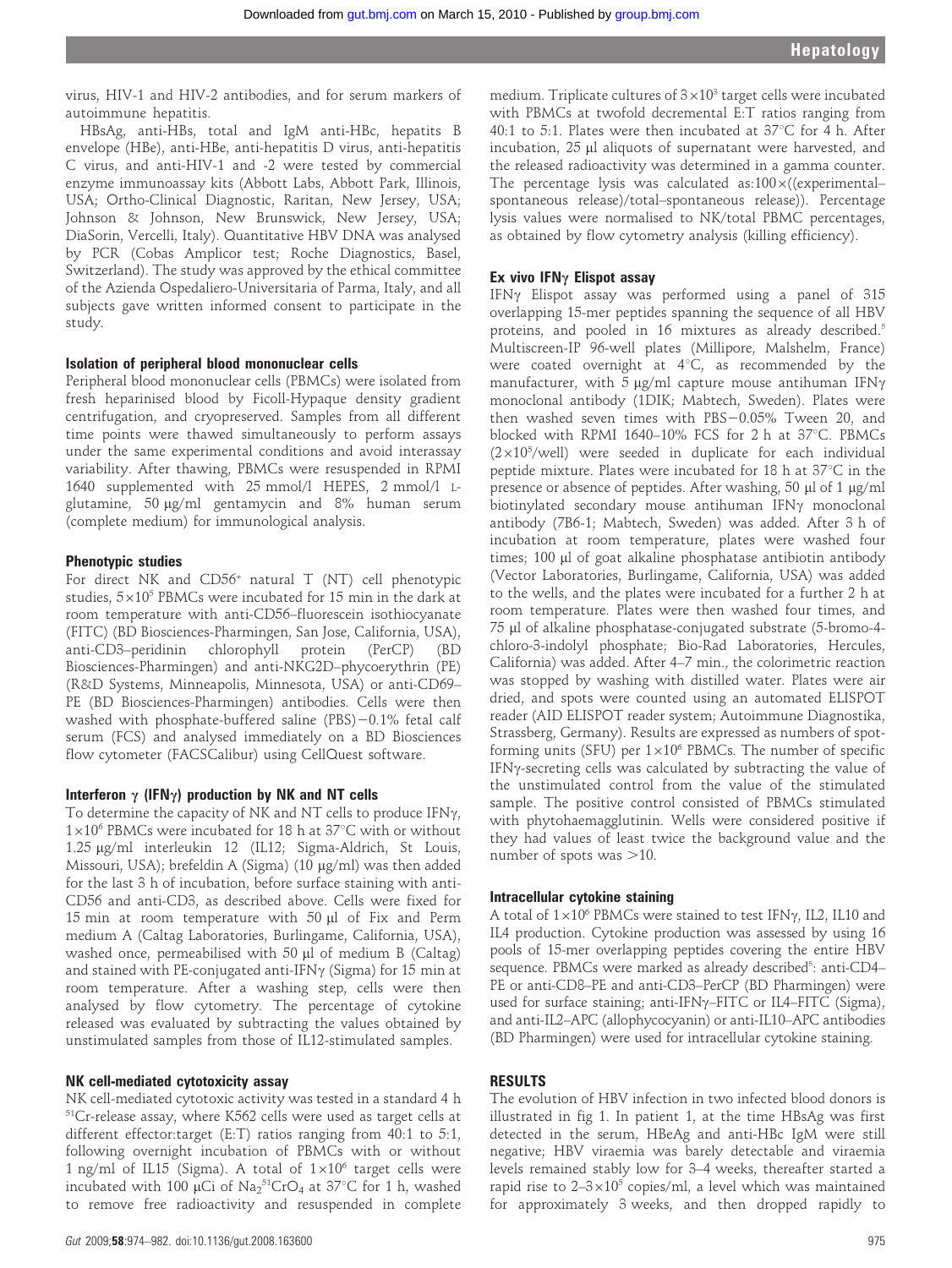

Figure 1 Phenotypic and functional characterization of natural killer (NK) and CD56<sup>+</sup> natural T (NT) cell-mediated responses. At the top, serological, biochemical and virological features of the two patients with acute hepatitis B virus (HBV) infection and persistently normal alanine aminotransferase (ALT) levels are shown. HBV markers, ALT levels and serum HBV DNA concentration were analysed longitudinally in the two blood donors at the time points illustrated on the horizontal axis, as weeks from the first hepatitis B surface antigen (HBsAg) detection. Before detection of HBsAg, they always tested negative for HBsAg and HBV DNA. (A) Longitudinal analysis of CD69 and NKG2D expression on NK (CD56+CD3+) and NT (CD56+CD3+) cells. NKG2D expression is illustrated as mean fluorescence intensity (MFI). (B) NK cytotoxic activity and interferon  $\gamma$  (IFN $\gamma$ ) production by NK and NT cells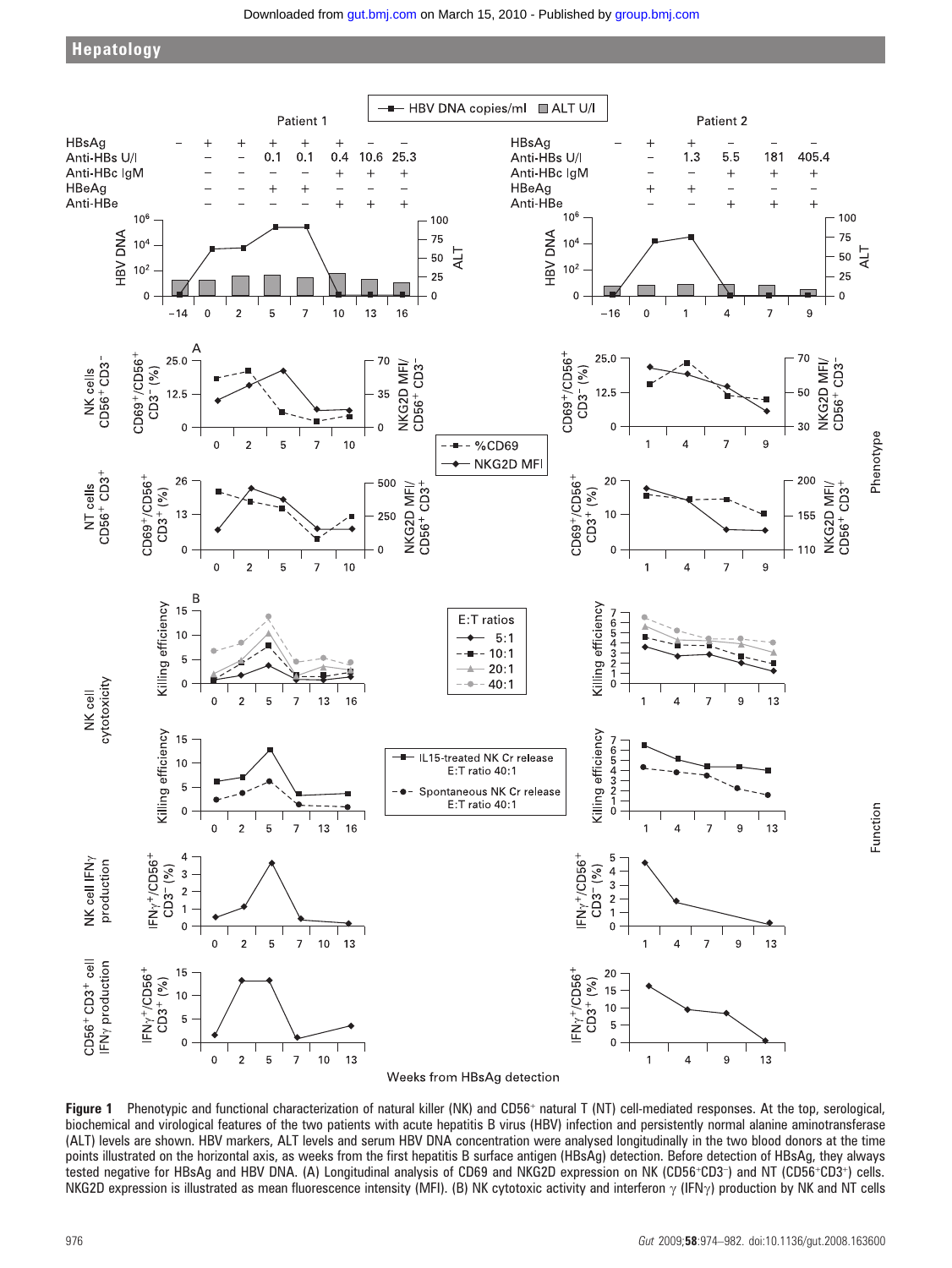undetectable levels (fig 1). The follow-up of the second patient started apparently later after infection because not only HBsAg but also HBeAg were already positive in the first available serum sample; moreover, HBV DNA levels were closer to their maximal peak which was reached a week later (fig. 1). For both patients, HBsAg was negative at a previous evaluation performed approximately 3 months earlier, when only serum was available for analysis; serum ALT remained completely normal during the overall follow-up, since transaminase levels never exceeded 40 U/l. To investigate the temporal relationship between induction of innate and adaptive cellular immunity, evolution of HBV-specific T cell responses was analysed in parallel to NK cell activity and to the function of CD3+CD56+ cells. These are not classical invariant NKT cells, but are a broader population of NK receptor-positive T cells with dual innate and adaptive immune functions.<sup>6</sup> Early diagnosis of infection allowed us also to ask whether the kinetics of CD4 and CD8 expansion following antigen encounter differ in vivo, and whether the frequency of virus-specific CD8 and CD4 IFN $\gamma$ - or IL2-producing cells is different at the peak of the T cell response. In addition, we asked which was the sequence of HBV antigens targeted by T cells for a successful development of the protective cell-mediated immune response.

#### Evolution of phenotype and function of NK and NT cells after infection

Consistent with the important role of innate immunity during the early phase of viral infections, $6-10$  high expression of activation markers, such as CD69 and NKG2D, on the surface of CD56<sup>+</sup>CD3<sup>-</sup> NK and CD56<sup>+</sup>CD3<sup>+</sup> NT cells was already detectable at the time of the first determination, consistent with a very early activation of these cells in the course of HBV infection (fig 1A). To study NK cell function, cytotoxic activity and IFN $\gamma$  secretion were then analysed. NK cell-mediated cytotoxic activity was tested in a standard  $4 h^{51}Cr$ -release assay, where K562 cells were used as targets at different E:T ratios ranging from 40:1 to 5:1. In patient 1, NK cytotoxic activity increased progressively, reaching maximal levels corresponding with the viraemia peak and decreasing thereafter (fig 1B). In patient 2, who was presumably followed from a more advanced time point after infection, NK cytotoxic activity appeared to be slightly diminishing over time from the initial time points, suggesting that it probably had already reached its peak (fig 1B). A behaviour similar to cytotoxicity was also observed for IFN $\gamma$  production by NK and NT cells since NK cells reached a peak concurrently with the peak of viraemia, while CD3+CD56+ NT cells reached maximal IFNy production 2-3 weeks before NK cells (figs 1B and 2A). Control longitudinal analysis of NK cell activation markers and NK cell cytolytic activity in healthy subjects and patients with typical acute or chronic HBV infection showed that both phenotypic and functional parameters remained stable over time without fluctuations comparable with those detected in patient 1; moreover, their levels were generally lower in the control groups than in patient 1 (fig 3). Thus, the kinetics of NK cell responses should actually be related to acute virus infection rather than expression of physiological intraindividual fluctuations.

#### Early kinetics of ex vivo CD4 and CD8 T cell responses

To study the evolution of adaptive immune responses in relation to NK and NT cell activity, ex vivo cytokine production by circulating HBV-specific T cells was first analysed by intracellular cytokine staining (ICS) for IFN $\gamma$ , IL2, IL4 and IL10, using a panel of overlapping 15-mer peptides spanning the sequence of all HBV proteins, and pooled in 16 peptide mixtures, as previously described.<sup>5</sup> At very early time points, T cell responses were already detectable, but still very weak (fig 4A), confirming previous tetramer staining data.4 The intensity of T cell responses increased progressively, reaching maximal IFN $\gamma$  production in both subjects at a time when viraemia was already undetectable, and diminishing thereafter (figs 4A and 2B). At the time of the maximal peak,  $IFN\gamma$ production was sustained, mainly for patient 1 and completely for patient 2, by the  $CD8^+$  T cell subset (figs 4A and 2B), supporting a crucial role for CD8<sup>+</sup> cells in viral control, in accordance with previous studies.11–17 IL2 secretion by CD4<sup>+</sup> and  $CD8<sup>+</sup>$  T cells reached a peak before IFN $\gamma$ , while IL4 and IL10 production by CD4 cells progressively increased from the early time points, and maximal production was observed when secretion of Th1 cytokines was already declining and the anti-HBs antibody titre was increasing in the serum (fig 4A). The level of T cell reactivity was similar to what is frequently detectable in typical acute HBV patients, as illustrated for comparison in fig 5, where eight patients with acute HBV infections are shown. Thus, by ex vivo longitudinal analysis of NK-, NT-, CD8- and CD4-mediated responses, the peak of NK and NT cell activity was detected when HBV DNA was maximal. At this stage CD8 and CD4 responses were still very weak, reaching their maximal activity when HBV viraemia and NK/NT responses were rapidly declining (fig 4B).

#### Sequential role of HBV proteins in T cell activation

Ex vivo T cell responses to individual peptide mixtures were also analysed by IFN $\gamma$  Elispot (fig 4C). In patient 1, peptides of the envelope and polymerase regions were initially targeted by T cells at the first time point analysed (145 and 45 spot-forming units (SFU)/10<sup>6</sup> PBMCs, respectively). The results were confirmed by ICS following 10 days of stimulation with the same peptide mixtures used for ex vivo analysis, showing that early responses were predominantly induced by envelope and polymerase peptides (data not shown). Responses to HBV core peptides were mounted later, immediately before HBV DNA decreased (60 SFU/10<sup>6</sup> PBMCs), reaching their maximal intensity when HBV DNA became undetectable (662 SFU/10<sup>6</sup> PBMCs). In patient 2, T cell responses to HBV envelope peptides (30 SFU/10<sup>6</sup> PBMCs) were the first to be detected when HBV DNA was still elevated (fig 4C); reactivity to HBV core peptides emerged when viraemia dropped (130 SFU/106 PBMCs); finally, responses to HBV polymerase peptides (85 SFU/106 PBMCs) were the last to appear. Therefore, in both patients, the earliest IFN $\gamma$  Elispot responses were stimulated by the HBeAg while detection of the most vigorous responses, which were directed against core peptides, coincided with viral decline. By intracellular cytokine staining with the individual peptides contained in the HBc peptide mixtures, the response was shown to be focused on two peptides: the first one

during the follow-up period are illustrated. NK cell-mediated cytotoxic activity was tested by a standard 4 h <sup>51</sup>Cr-release assay at the indicated effector:target (E:T) ratios. Killing efficiency represents percentage lysis values normalised on NK/total peripheral blood mononuclear cell (PBMC) percentages, as detected by flow cytometry analysis. Values obtained with interleukin 15- (IL15) stimulated effectors at different E:T ratios (top) and values obtained with unstimulated and IL15-stimulated PBMCs at the 40:1 E:T ratio are illustrated.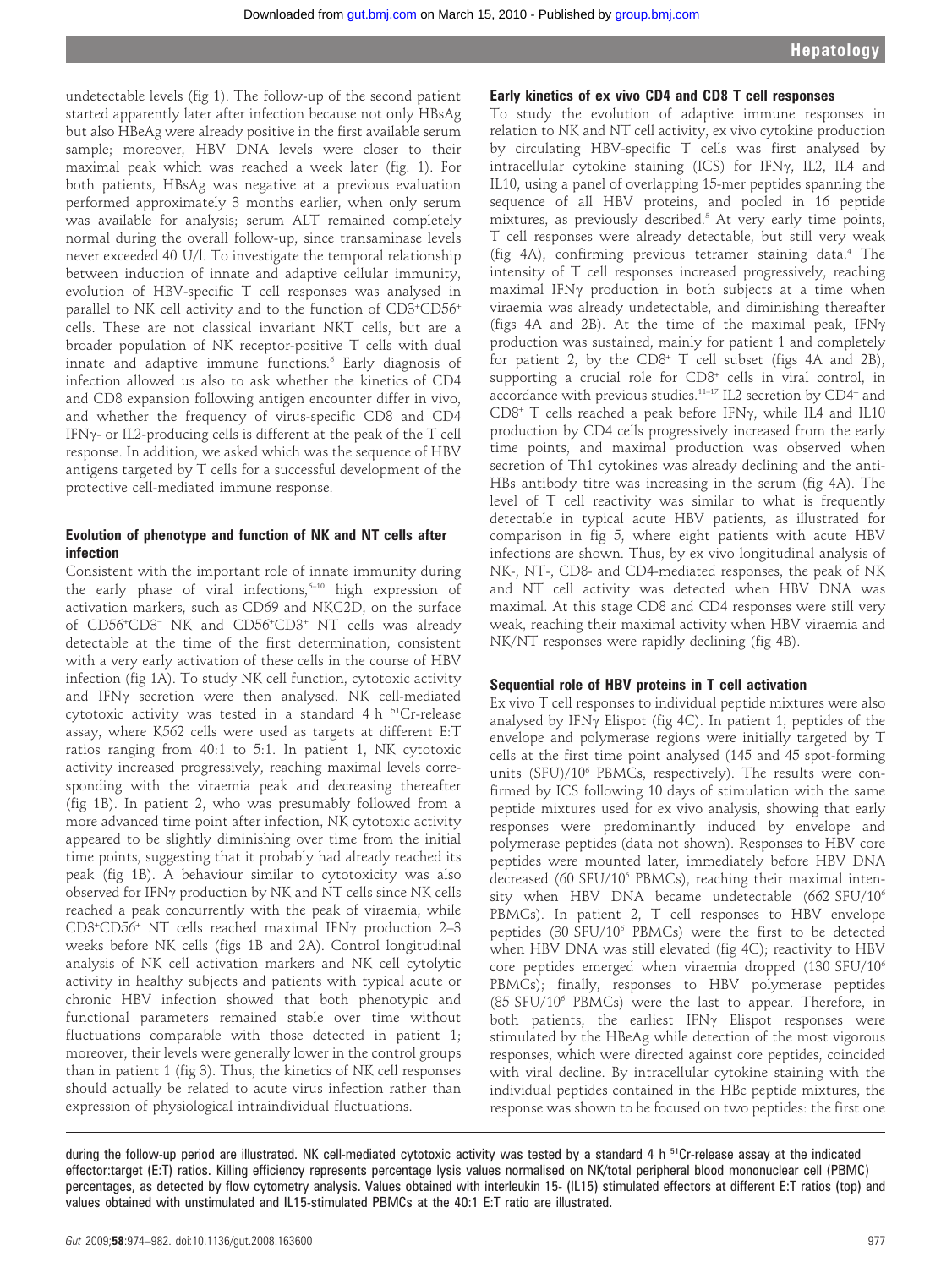

Figure 2 Interferon  $\gamma$  (IFN $\gamma$ ) production by natural killer (NK) cells and T cells. Dot plots illustrate IFN $\gamma$  production by NK cells (A) and T cells (B) at two representative time points of the follow-up in the two patients studied. T cell responses against single peptide pools are represented in B. HBV, hepatitis B virus; IL12, interleukin 12; POL, polymerase; SSC, side scatter.

comprising amino acids 81–95 of the core protein elicited IFN $\gamma$ production only by CD8<sup>+</sup> cells (0.11% of total CD8<sup>+</sup> T cells); and the second one spanning amino acids  $131-145$  induced IFN $\gamma$  $(0.22\%$  of CD8<sup>+</sup> cells) and IL2  $(0.06\%$  of CD8<sup>+</sup> cells) production not only by  $C\text{D}8^+$  cells but also by  $C\text{D}4^+$  cells (IFN $\gamma$ , 0.05% of CD4<sup>+</sup> cells; IL2, 0.03% of CD4<sup>+</sup> cells) (data not shown).

#### **DISCUSSION**

HBV infections acquired in adult life are generally self-limiting, and recovery from infection is associated with the development of efficient adaptive immune responses which allow sustained control of infection with maturation of long-lasting T cell memory. Priming of protective T cell responses has been shown in different models of virus infection to be greatly affected by

the cross-talk between NK and dendritic cells (DCs), where NK cells play a regulatory function essential for DC maturation and subsequent T cell priming.<sup>10</sup> Thus, in the course of a virus infection efficiently controlled by the host immune system, as in HBV infection acquired in adult life, NK cell activity is expected to play a key role in skewing T cell priming and differentiation. Unexpectedly, however, none of the antiviral genes that reflect the activation of the innate immune system is induced or repressed by HBV in the liver of infected chimpanzees, implying that HBV infection does not activate an intrahepatic innate immune response.3 These results are totally different from those previously reported applying the same experimental approach to HCV infection where innate immune response-associated genes were identified, reflecting a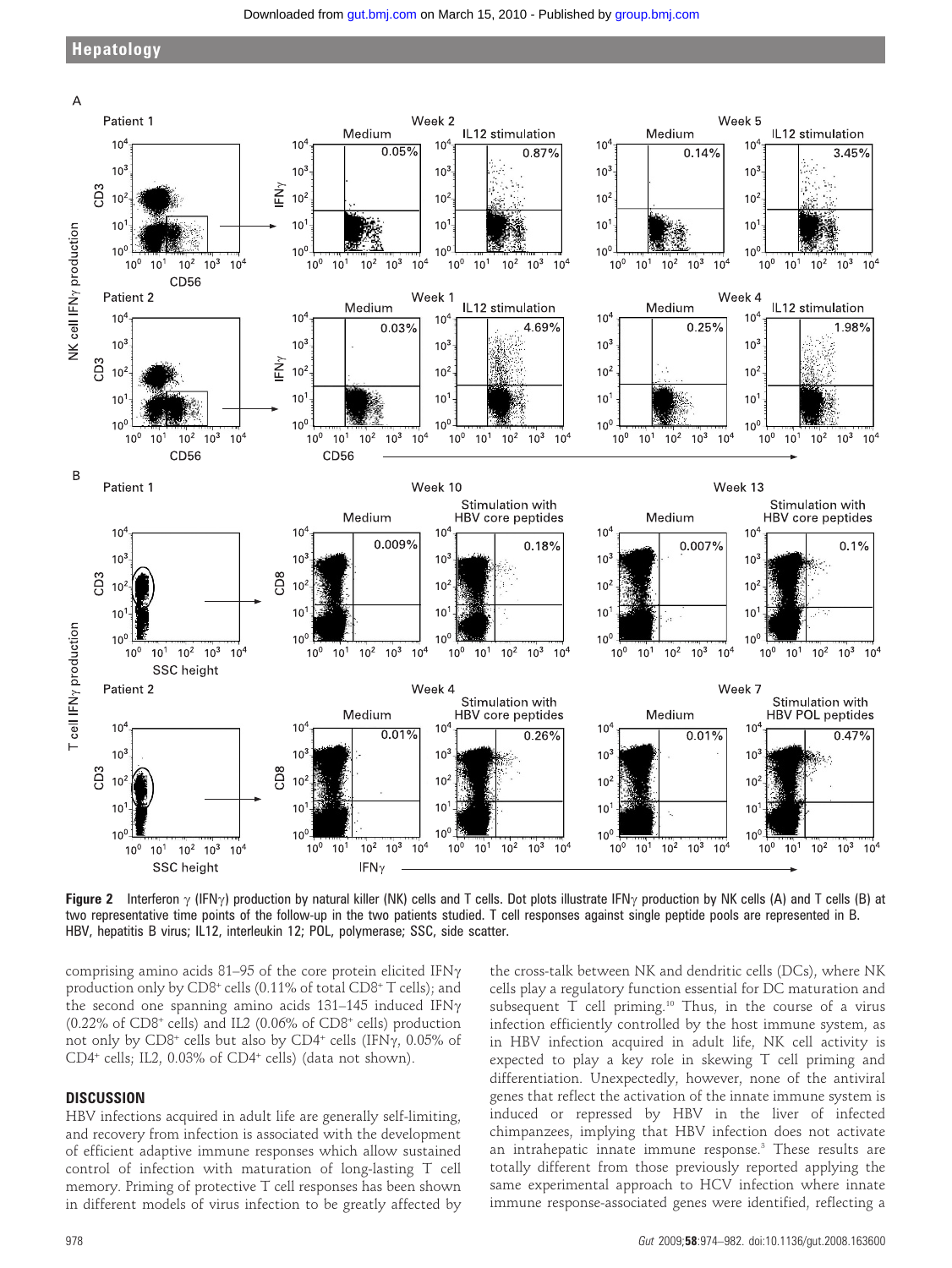

Figure 3 Longitudinal analysis of natural killer (NK) cell phenotype and cytotoxicity in healthy uninfected subjects, and acute and chronic hepatitis B virus (HBV) patients. Time points are indicated as weeks from the first determination. For acute HBV patients, the first time point coincides with clinical presentation. E:T ratio, effector:target ratio; MFI, mean fluorescence intensity.

timely activation of the innate immune system following HCV infection.18 The lack of early intrahepatic gene induction may be a peculiar feature of the chimpanzee model of HBV infection, because an early activation of NK and NKT cells occurring 48–72 h after infection has been reported in woodchuck infection with high doses of woodchuck hepatitis virus.<sup>19</sup> Moreover, longitudinal analysis of circulating NK cells shows that their frequency is maximal in the incubation period of natural HBV infection with a subsequent decline at the time of the decrease in HBV DNA.<sup>4</sup> No information about NK cell function early in natural human infection is, however, available because the incubation period of HBV infection is always asymptomatic and therefore difficult to study. Thus, whether HBV actually behaves as a ''stealth'' virus which also does not induce innate responses in natural HBV infection, as in

chimpanzees, is still largely undefined.20 To address this issue and to characterise better the behaviour of two important cellular components of the innate immune system in the early phase of HBV infection, we analysed longitudinally the frequency and function of CD56<sup>+</sup>CD3<sup>-</sup> NK and CD56<sup>+</sup>CD3<sup>+</sup> NT cells in two blood donors who were found to be HBsAg positive during the serological controls which are routinely performed before blood donation. Both were HBsAg negative at the previous control performed approximately 3 months before. In patient 1, HBeAg was still negative at the first control; in both patients, anti-HBc IgM was undetectable and serum HBV DNA was still rising. Evolution of HBV-specific T cell responses was analysed in parallel to define better the sequence of early immune events which are associated with successful control of infection, since the two patients were able to eliminate the virus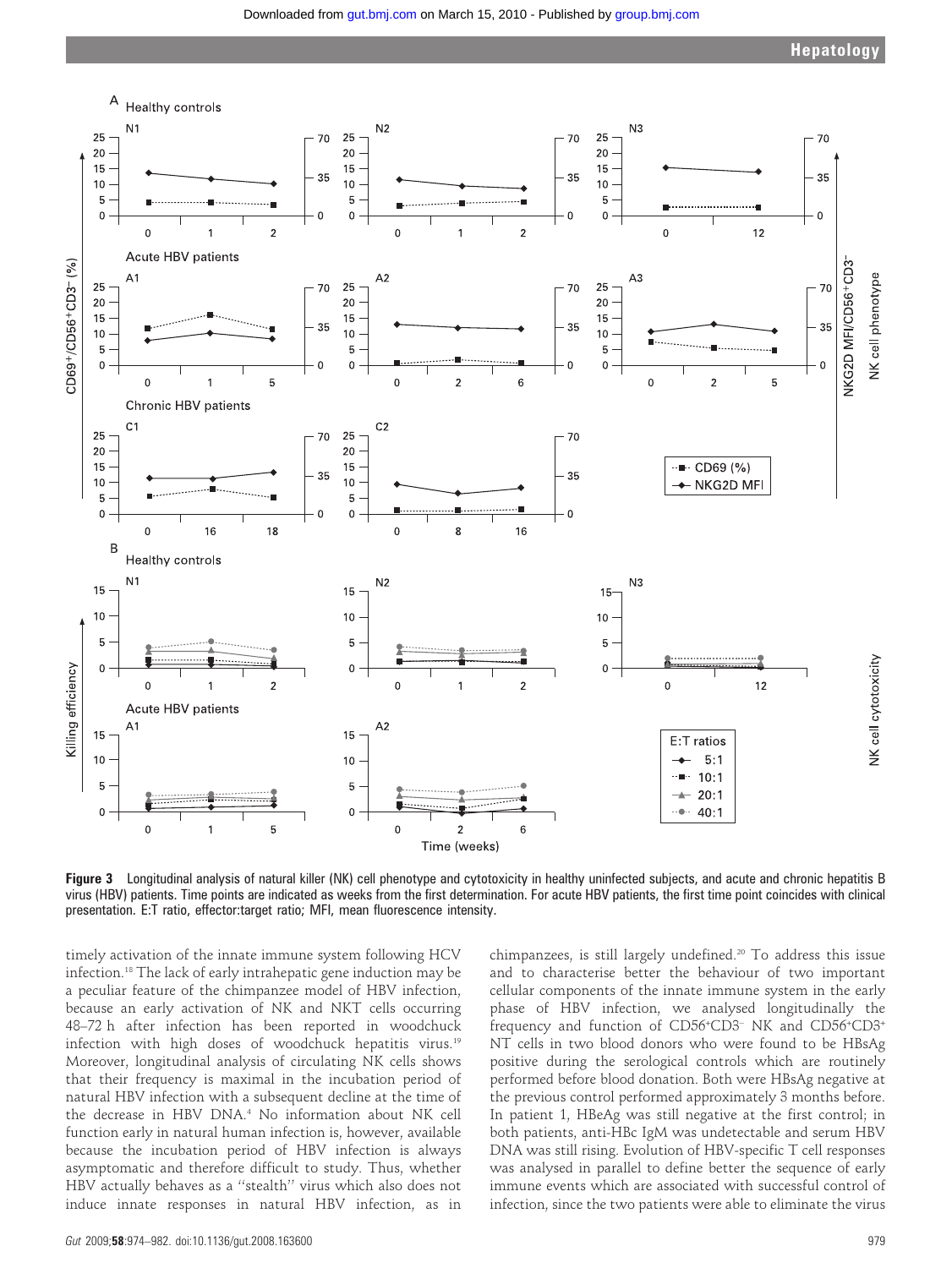Downloaded from [gut.bmj.com](http://gut.bmj.com/) on March 15, 2010 - Published by [group.bmj.com](http://group.bmj.com/)



Figure 4 Ex vivo kinetics of the hepatitis B virus (HBV)-specific T cell response. (A) Ex vivo interferon  $\gamma$  (IFN $\gamma$ ) and interleukin 2 (IL2) production was tested on both CD8<sup>+</sup> and CD4<sup>+</sup> T cells, while IL10 and IL4 secretion was tested only on CD4<sup>+</sup> T cells by intracellular cytokine staining, as described in the text, by using 16 pools of 15-mer peptides covering the entire HBV sequence. Each bar represents the total frequency of cytokine-positive cells among the overall CD4<sup>+</sup> or CD8<sup>+</sup> population at each individual time point, as determined by summing the responses to each individual peptide pool. (B) The different kinetics of IFN<sub>Y</sub> production by NK, CD8<sup>+</sup> and CD4<sup>+</sup> T cells during the course of HBV infection in the two subjects studied are illustrated for comparison. ND, not determined. (C) T cell responses to peptide pools corresponding to individual HBV proteins, as detected by IFN $\gamma$  Elispot assay with 16 mixtures of 15-mer peptides, in relation to HBV viraemia. Each bar represents the sum of IFN $\gamma$ -producing cells stimulated with the corresponding peptide pools, expressed as numbers of spot-forming units (SFU) per  $1\times10^6$  peripheral blood mononuclear cells (PBMCs). The number of specific IFN $\gamma$ secreting cells was calculated by subtracting the value of the unstimulated control from the value of the stimulated sample.

without detectable serum ALT elevation. Early diagnosis of infection also gave the opportunity to ask whether the kinetics of CD4<sup>+</sup> and CD8<sup>+</sup> cell expansion following antigen encounter differ in vivo, and whether the frequency of virus-specific IFN $\gamma$ or IL2-producing CD8<sup>+</sup> and CD4<sup>+</sup> cells is substantially different

at the peak of the T cell response. After antigen exposure, CD8<sup>+</sup> cells have been shown to have a faster rate of cell division, and the frequency of virus-specific CD8<sup>+</sup> cells has been reported to be higher than that of CD4<sup>+</sup> cells at the peak of the antiviral response in different mouse models of virus infection.21–24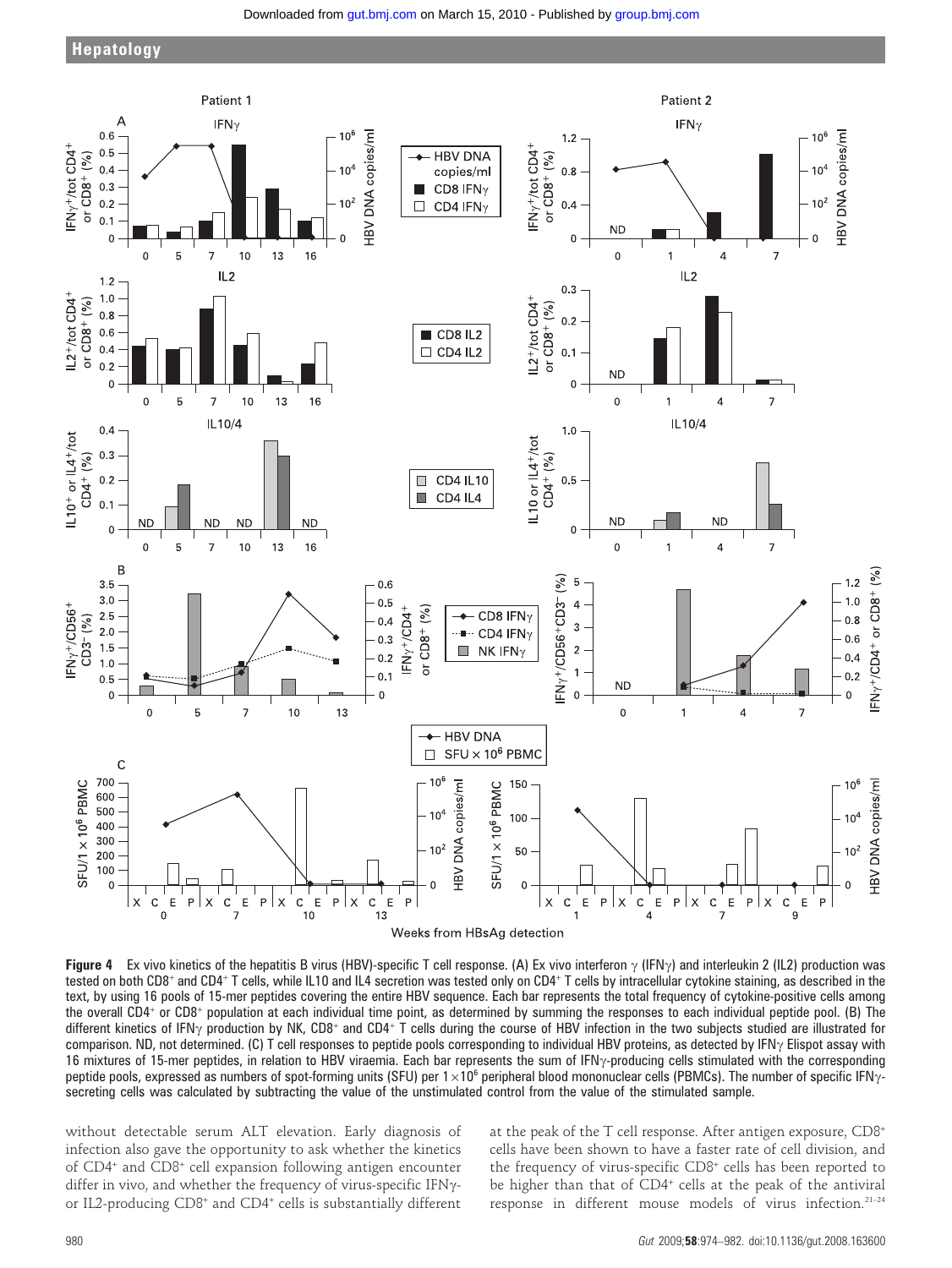

**Figure 5** Interferon  $\gamma$  (IFN $\gamma$ ) and interleukin 2 (IL2) production in eight patients with acute hepatitis B. Analysis of IFN $\gamma$  and IL2 production started from the time of clinical presentation. Each bar represents the sum of all responses to the different peptide pools, as a percentage of IFN $\gamma$ - or IL2-producing cells among the overall CD4<sup>+</sup> or CD8<sup>+</sup> T cell population.

Observations, however, are not univocal in all studies since higher pathogen-specific CD4<sup>+</sup> cell frequencies have also been reported.25–28 In addition, we asked what were the kinetics of antiviral cytokines produced in a natural condition of successful control of infection and what was the sequence of HBV antigens targeted by T cells for the successful development of the protective cell-mediated immune response.

First, our data indicate that NK cells and NT cells are promptly activated before maximal HBV DNA elevation. This is indicated by the early increase in frequency of activated NK/NT cells expressing activation markers, such as CD69 and NKG2D. Similar kinetics were also observed for NK and NT cell cytotoxicity and IFN $\gamma$  production, confirming the early activation of these cell populations.

Secondly, HBV-specific T cell responses reached their peak later, when HBV DNA was already declining. This has previously been described and confirms that adaptive T cell responses mount rapidly following HBV DNA elevation.<sup>4</sup> CD4and CD8-mediated responses showed a similar profile of expansion in the infected host since HBV-specific CD4<sup>+</sup> and CD8<sup>+</sup> cells reached their maximal frequency after a similar time interval from initial antigen exposure. However, the frequency of IFN $\gamma$ -producing CD8<sup>+</sup> cells was higher than that of IFN $\gamma$ producing CD4<sup>+</sup> cells at the peak of response. Similar differences in magnitude of CD4- and CD8-mediated T cell responses have been reported in mice infected with lymphocytic choriomeningitis virus (LCMV), Sendai or vaccinia viruses or with Listeria monocytogenes and in human Epstein–Barr virus (EBV) infection.21–24 29 This difference in magnitude of CD4 and CD8 responses has been attributed to different factors including a greater intrinsic proliferative capacity of CD8<sup>+</sup> cells, a better efficiency of antigen presentation to CD8<sup>+</sup> cells, and a stronger promotion of early proliferative activity of CD8<sup>+</sup> cells by IL2 and IL15.<sup>30</sup> In our study, IL2 production by both CD4<sup>+</sup> and CD8<sup>+</sup> cells peaked before IFN $\gamma$ , indicating that an early IL2 production is probably needed to allow the infected host to achieve virus control and antigen clearance in self-limited HBV infections. In

both patients envelope peptides were targeted at early time points while responses to core peptides were maximal at the time of the decrease in HBV DNA. This is in keeping with previous proliferation studies with recombinant HBV proteins showing a temporal association between core-specific T cell responses and resolution of infection.31

The patients studied did not show the typical disease profile of acute hepatitis B with sharp ALT elevation; therefore, the early and efficient induction of innate responses may have been able to drive control of infection by non-cytolytic mechanisms rather than by hepatocyte lysis through perforin/granzyme or TRAIL-mediated mechanisms, which have been reported to contribute to liver damage during hepatitis flares in chronic HBV infection.<sup>32</sup> Although our study design does not allow us to distinguish between these possibilities, the results, however, do allow us to establish unequivocally that NK and CD56+CD3+ NT cells are able to mount an early and efficient response to HBV and that the cellular component of the innate immune system is able to sense HBV from the beginning of infection.

Funding: This work was supported by the VIRGIL EC grant QLK2-CT-2002-00700; by grant 85/2007, Ricerca Finalizzata, Progetto Ordinario, Ministry Health, Italy; and by Fondazione Cassa Risparmio di Parma, Parma, Italy.

#### Competing interests: None.

**Ethics approval:** The study was approved by the ethical committee of the Azienda Ospedaliero-Universitaria of Parma, Italy

Patient consent: All subjects gave written informed consent to participate in the study.

#### REFERENCES

- Bertoletti A, Ferrari C. Kinetics of the immune response during HBV and HCV infection. Hepatology 2003;38:4-13.
- Rehermann B, Nascimbeni M. Immunology of hepatitis B virus and hepatitis C virus infection. Nat Rev Immunol 2005;5:215–29.
- 3. Wieland S, Thimme R, Purcell RH, et al. Genomic analysis of the host response to hepatitis B virus infection. Proc Natl Acad Sci USA 2004;101:6669-74.
- Webster GJM, Reignat S, Maini MK, et al. Incubation phase of acute hepatitis B in man: dynamic of cellular immune mechanisms. Hepatology 2000;32:1117-24.
- 5. **Boni C,** Fisicaro P, Valdatta C, et al. Characterization of hepatitis B virus (HBV)specific T-cell dysfunction in chronic HBV infection. J Virol 2007;81:4215-25.
- 6. Doherty DG, O'Farrell C. Innate and adaptive lymphoid cells in the human liver. Immunol Rev 2000;174:5–20.
- 7. **Andoniou CE,** Andrews DM, Degli-Esposti MA. Natural killer cells in viral infection: more than just killers. Immunol Rev 2006;214:239–50.
- 8. Hamerman JA, Ogasawara K, Lanier L. NK cells in innate immunity. Curr Opin Immunol 2005;17:29–35.
- 9. Lanier LL. Evolutionary struggles between NK and viruses. Nat Rev Immunol 2008;8:259–68.
- 10. **Moretta A,** Marcenaro E, Parolini S, et al. NK cells at the interface between innate and adaptive immunity. Cell Death Differ 2008;15:226-33.
- 11. **Guidotti LG,** Ishikawa T, Hobbs MV, et al. Intracellular inactivation of the hepatitis B virus by cytotoxic T lymphocytes. Immunity 1996;4:35–6.
- 12. Guidotti LG, Rochford R, Chung J, et al. Viral clearance without destruction of infected cells during acute HBV infection. Science 1999;284:825-9.
- 13. **Maini MK,** Boni C, Lee CK, et al. The role of virus-specific CD8+ cells in liver damage and viral control during persistent hepatitis B virus (HBV) infection. J Exp Med 2000;191:1269–80.
- 14. **Maini MK,** Boni C, Ogg GS, et al. Direct ex vivo analysis of hepatitis B virus-specific CD8+ T cells associated with the control of infection. Gastroenterology 1999;117:1386–96.
- 15. Penna A, Chisari FV, Bertoletti A, et al. Cytotoxic T lymphocytes recognize an HLA-A2-restricted epitope within the hepatitis B nucleocapsid antigen. J Exp Med 1991;174:1565–70.
- 16. Rehermann B, Fowler P, Sidney J, et al. The cytotoxic T lymphocyte response to multiple hepatitis B virus polymerase epitopes during and after acute viral hepatitis. J Exp Med 1995;181:1047–58.
- 17. Thimme R, Wieland S, Steiger C, et al. CD8+ T cells mediate viral clearance and disease pathogenesis during acute hepatitis B virus infection. J Virol 2003;77:68-76.
- 18. Su AI, Pezacki JP, Wodicka L, et al. Genomic analysis of the host response to hepatitis C virus infection. Proc Natl Acad Sci USA 2002;99:15669-74.
- 19. **Clifford SG, Mulrooney-Cousins PM, Churchill ND, et al. Intrahepatic expression of** genes affiliated with innate and adaptive immune response immediately after invasion and during acute infection with woodchuck hepadnavirus. J Virol 2008;82:8579-91.
- 20. Wieland SF, Chisari FV. Stealth and cunning: hepatitis B and hepatitis C viruses. J Virol 2005;79:9369–80.